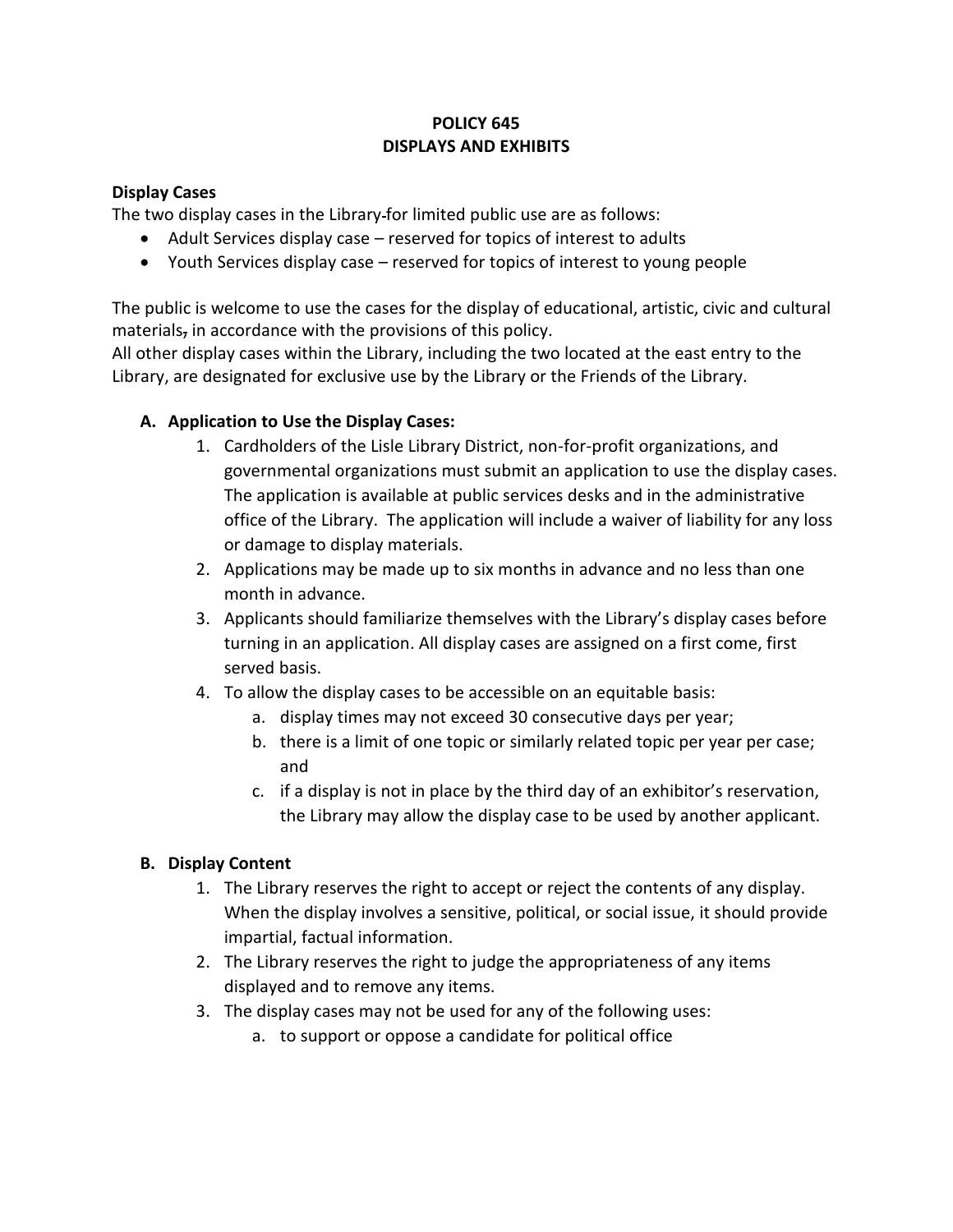- b. to display any items containing child pornography, obscenity, defamatory statements, true threats, fighting words, or speech that is intended to or likely to incite immediate lawless action
- c. for religious proselytizing
- d. to display items with price tags or information regarding purchase of items
- e. for commercial displays
- 4. Displays must fit within the display case and must be neat, legible, and presented attractively.

### **C. No Endorsements**

1. The display of material in the limited public use display cases does not constitute endorsement of the contents by the Library. The Library places a disclaimer in each display case as follows:

*The Lisle Library District does not endorse the contents, subject matter, or perspectives exhibited in this display. This display case is for limited public use. The Library welcomes the presentation of a broad spectrum of views and ideas, consistent with its mission.*

### **D. Insurance**

1. The Library offers no insurance to cover display items and assumes no responsibility in the event of loss, theft, or damage of such items. The exhibitor is responsible for their own insurance. In all cases, the exhibitor must release the Library from any responsibility for display items and must sign the waiver of liability.

### **E. Removal of Items**

- 1. It is the responsibility of the exhibitor using the display case to remove the display on the last day of the reserved period, including but not limited to shipping, packaging, storage, signage, labels, framing, and any equipment/supplies.
- 2. If the Library must remove a display because it is not removed as scheduled by the exhibitor, the Library will not be responsible for damages and will not provide secure storage of the displayed items, which must be retrieved by the exhibitor.

### **F. Administration**

The Library Director or Director's designee shall administer this display case policy. Final approval for all displays and exhibits rests with the Library Director.